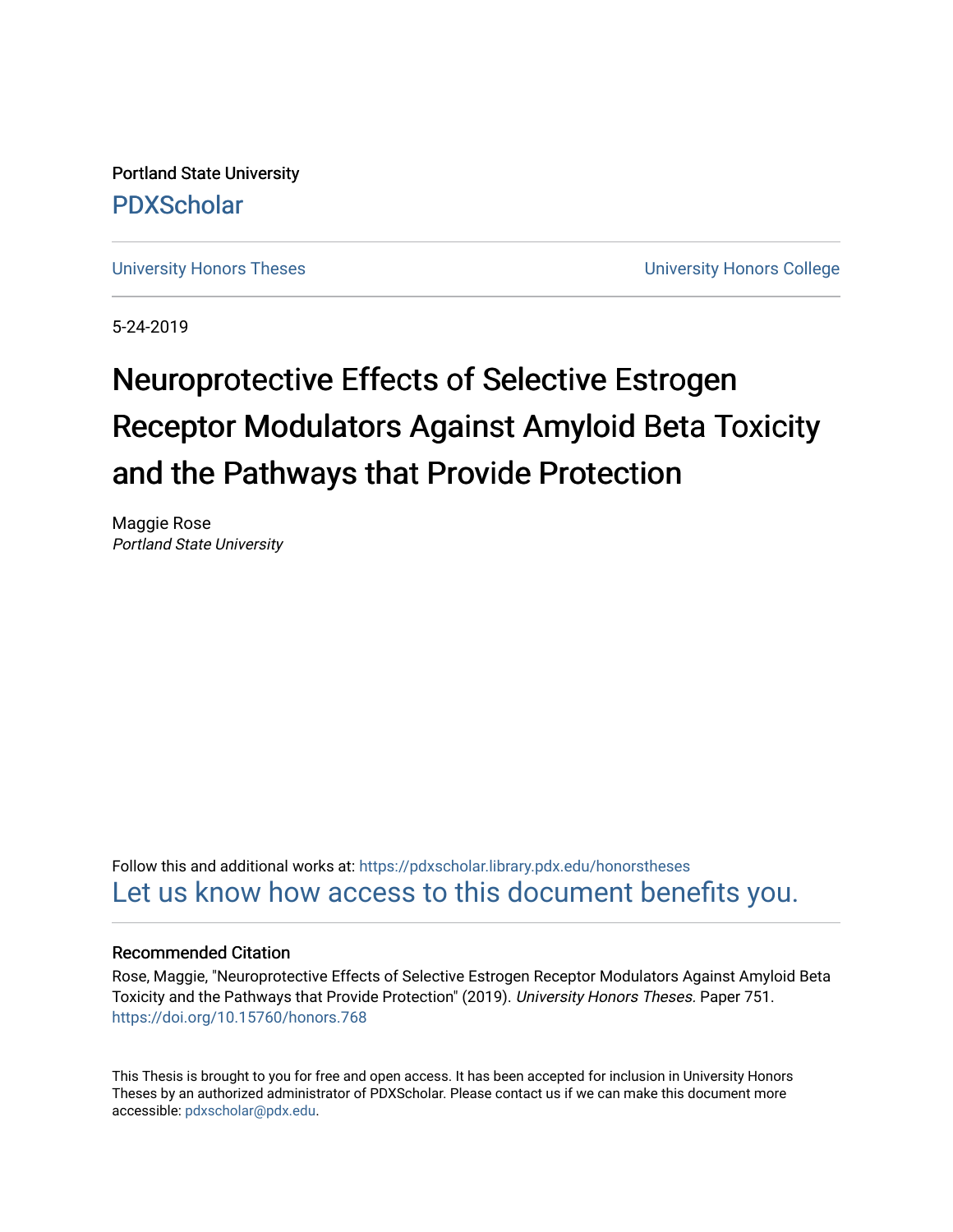## Neuroprotective Effects of Selective Estrogen Receptor Modulators Against Amyloid Beta Toxicity and the Pathways That Provide Protection

BY MAGGIE ROSE

An undergraduate honors thesis submitted in partial fulfillment of the

requirements for the degree of

Bachelor of Science

in

University Honors and Biology and Biochemistry

Thesis Adviser

Philip Copenhaver, Ph.D

Portland State University

2019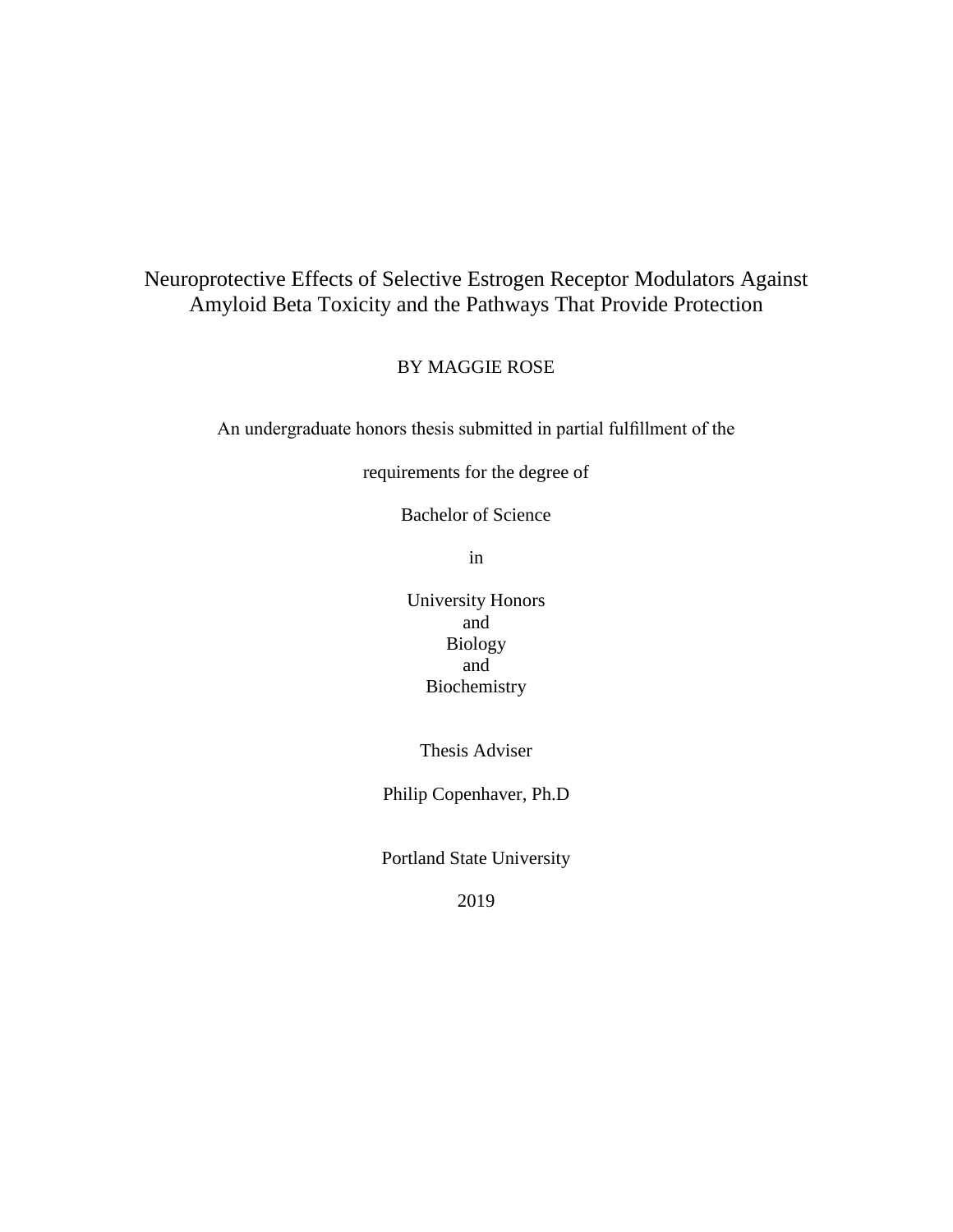#### **ABSTRACT**

Alzheimer's disease is the sixth leading cause of death in the United States. The leading hypothesis to explain the prevalence of the disease in the brain is the aggregation of Amyloid Beta peptides in the brain, which form senile plaques and suppress neuronal function. Selective estrogen receptor modulators (SERMs) have been found to provide protective effects against the neurotoxic effects of Amyloid Beta. This experiment was conducted in two distinct phases: the experimental phase and the literature review phase. The experimental phase sought to determine if Amyloid Beta was neurotoxic to SH-SY5Y neuroblastoma cells, and if STX—an SERM—was able to rescue cell viability after exposure to Amyloid Beta toxicity. During the literature review phase, potential pathways already described in the literature were identified, which might be able to account for how STX was able to rescue cell viability after exposure to Amyloid Beta toxicity. Amyloid Beta was found to have a significant toxic effect on cell viability when compared to a control assay of cells grown in DMSO. STX, however, was not found to have a significant rescue effect against Amyloid Beta toxicity. The literature review identified several pathways that were likely candidates for neuroprotection, including MAPK, ERK1, ERK2, and PI3K. The future direction of this experiment would be to determine if STX is as effective at providing neuroprotection against Amyloid Beta as previously suggested by similar experiments. the next stage of investigation would then be to inhibit different pathways that have been identified as possible pathways for neuroprotection.

#### **INTRODUCTION**

Alzheimer's disease is a progressive brain disorder that causes impairment in memory and thinking skills (1). It was first described by Dr. Alois Alzheimer in 1906, who noted memory loss, paranoia, and psychological changes in his patient. Today, Alzheimer's disease is the sixth leading cause of death in the United States (2). The factors that lead to Alzheimer's disease are still unknown, though there are many hypotheses which seek to explain the etiology of cognitive impairments associated with the disorder. One of the leading explanations is the Amyloid Cascade hypothesis, proposed by J.A. Hardy and G.A. Higgins in 1992. Amyloid precursor protein (APP) is expressed by neuronal cells and extraneuronal tissues. Hardy and Higgins argue that the proteolytic cleavage of the membrane glycoprotein amyloid precursor protein into neurotoxic amyloid beta-peptide (Amyloid  $\beta$ ) fragments was the cause of the cellular death process in the central nervous system (3).

In the brain, APP is expressed in three isoforms:  $APP<sub>695</sub>, APP<sub>751</sub>, and APP<sub>770</sub>.$  $APP<sub>695</sub>$  is the most abundant isoform in neurons and is expressed at relatively high levels (4). As mentioned previously, APP is a membrane-bound glycoprotein. It is processed by membrane bound aspartic proteinases:  $\alpha$  and  $\beta$  secretases. Each of the products generated by these proteinases is processed by  $\gamma$  secretase and the fragments are secreted into the cytoplasm. When the Amyloid  $\beta$  domain is processed by  $\alpha$ secretase, it is cleaved within the Amyloid  $\beta$ domain, between residues Lys16 and Leu17; this is referred to as the non-amyloidogenic pathway, as it inhibits the generation of intact Amyloid  $\beta$  peptides. When processed by  $\beta$ secretase, it is cleaved at Asp1, which is referred to as the amyloidogenic pathway, as it forms intact Amyloid  $\beta$  peptides (40-42)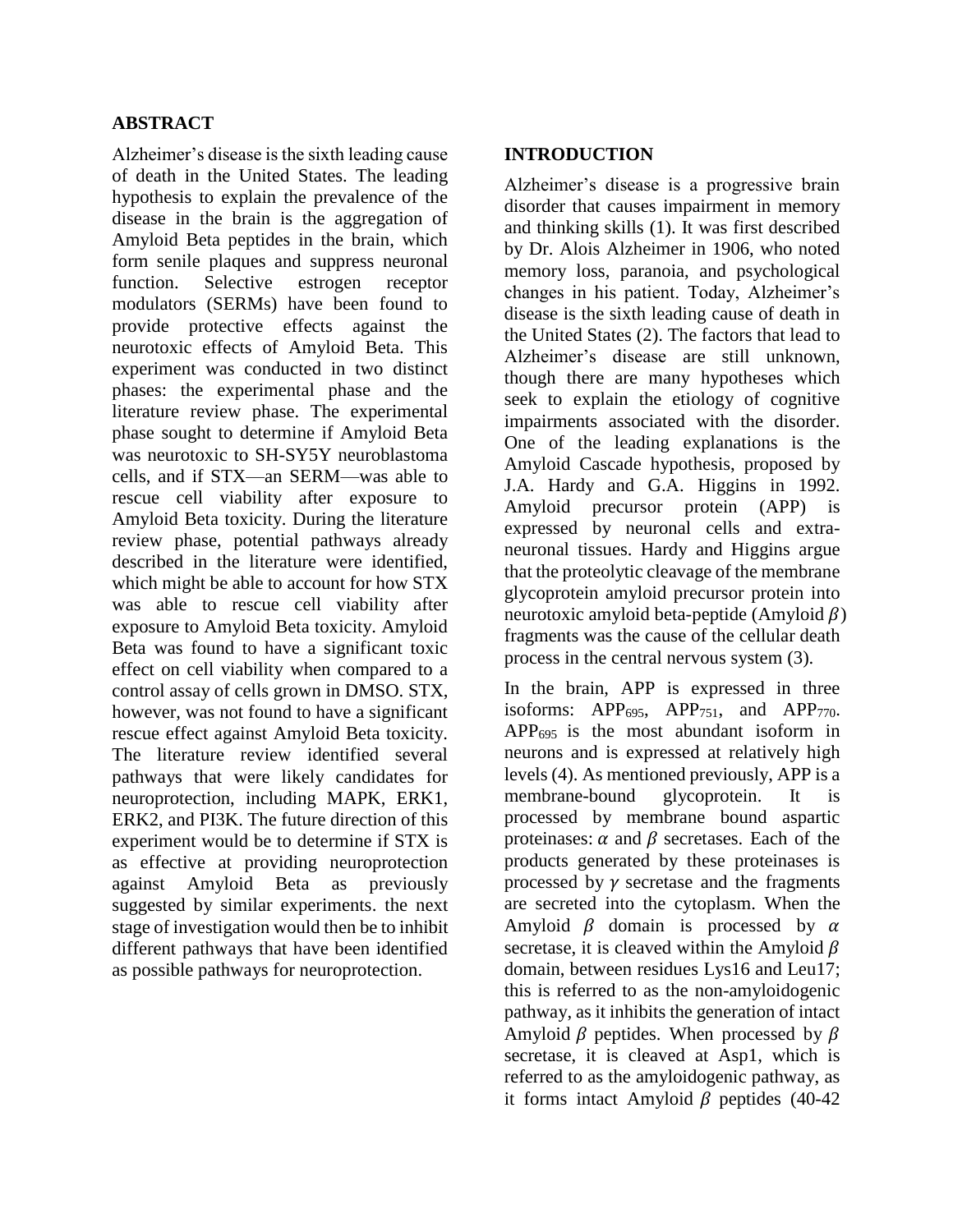amino acids long) that are released into the cytosol. These peptides will frequently aggregate in the brain and cause the development of senile plaques (5).

Research into the function of APP secretases, specifically  $\gamma$  secretase, has been of interest to many investigators. By understanding this mechanism, it is though that we could stop the production and release of Amyloid  $\beta$ peptide, which would prevent plaque formation all together. Unfortunately,  $\gamma$ secretase plays a critical role in the cleavage of other membrane proteins, such as the Notch1 receptor. Because of this, research into alternative methods of neuroprotection from Amyloid  $\beta$  peptide is necessary (6).

Estrogens have been shown to have neuroprotective effects against brain ischemia, as well as reduce memory impairment after an ischemic event (7). This makes estrogen a compelling compound of study for other conditions that cause cognitive impairment (7,8). There are significant risks, however, associated with  $17-\beta$  estradiol (E2) treatments; possible side effects include but are not limited to: cardiovascular disease, thrombosis, cerebral vascular accident, and hormone-sensitive cancers, among others. Selective estrogen receptor modulators (SERMs) are synthetic or natural compounds that provide the positive neuroprotective effects of estrogen without the negative side effects. STX is one example of a SERM. STX is able to bind to the G protein coupled estrogen receptor GqmER in the plasma membrane instead of the nuclear estrogen receptors. This eliminates the negative transcriptional responses generated by E2 that lead to negative side effects (9).

Building on the research developed by Gray *et al.* (9)*,* my research will seek to understand the pathway that produces the protective effects of STX against Amyloid  $\beta$  toxicity. My project will be undertaken through a

mixed methodology of primary research and literature review. In the research phase of my experiment, I will establish that Amyloid  $\beta$  is toxic to SH-SY5Y neuroblastoma cells, which I will use as my cell culture assay of amyloid toxicity (9). My literature review will be focused on previous research conducted on the different signaling mechanisms of STX in the cell. This combined approach will address my research question: what is the pathway that provides STX its neuroprotective abilities against the harmful effects of Amyloid  $\beta$ ?

### **METHODOLOGY**

#### *Experimental phase*

SH-SY5Y neuroblastoma cells were cultured in DMEM/F12 medium (GIBCO/Life Technologies) supplemented with 10% FBS and 1% penicillin-streptomycin (Sigma-Aldrich). Cells were plated in 15,000 cells per well in 96 well plates to assess cell viability. Three days after plating, the cells were washed with phosphate-buffered saline (PBS; Sigma-Aldrich) and switched to serum-free DMEM/F12 medium containing 1% N-2 growth supplement (GIBCO/Life Technologies) and 100nM STX (synthesized by our colleague Dr. Martin Kelly, Dept of Physiology and Pharmacology at Oregon Health and Science University). The next day, the cells were treated with 50 µM oligomeric  $A\beta_{1-42}$  (prepared using the methods described by Stine *et al* (10)) and incubated at 37°C for 72 hours. Cell viability was assessed 48 hours after incubation period using a Bio-Rad xMark microplate spectrophotometer.

#### *Literature review phase*

The effects of STX on G-protein coupled receptors (GPCRs) will be the focus of this study. Articles of focus will be peer reviewed journal articles that address the effects of STX on two different membrane estrogen receptors—G-protein coupled receptor 30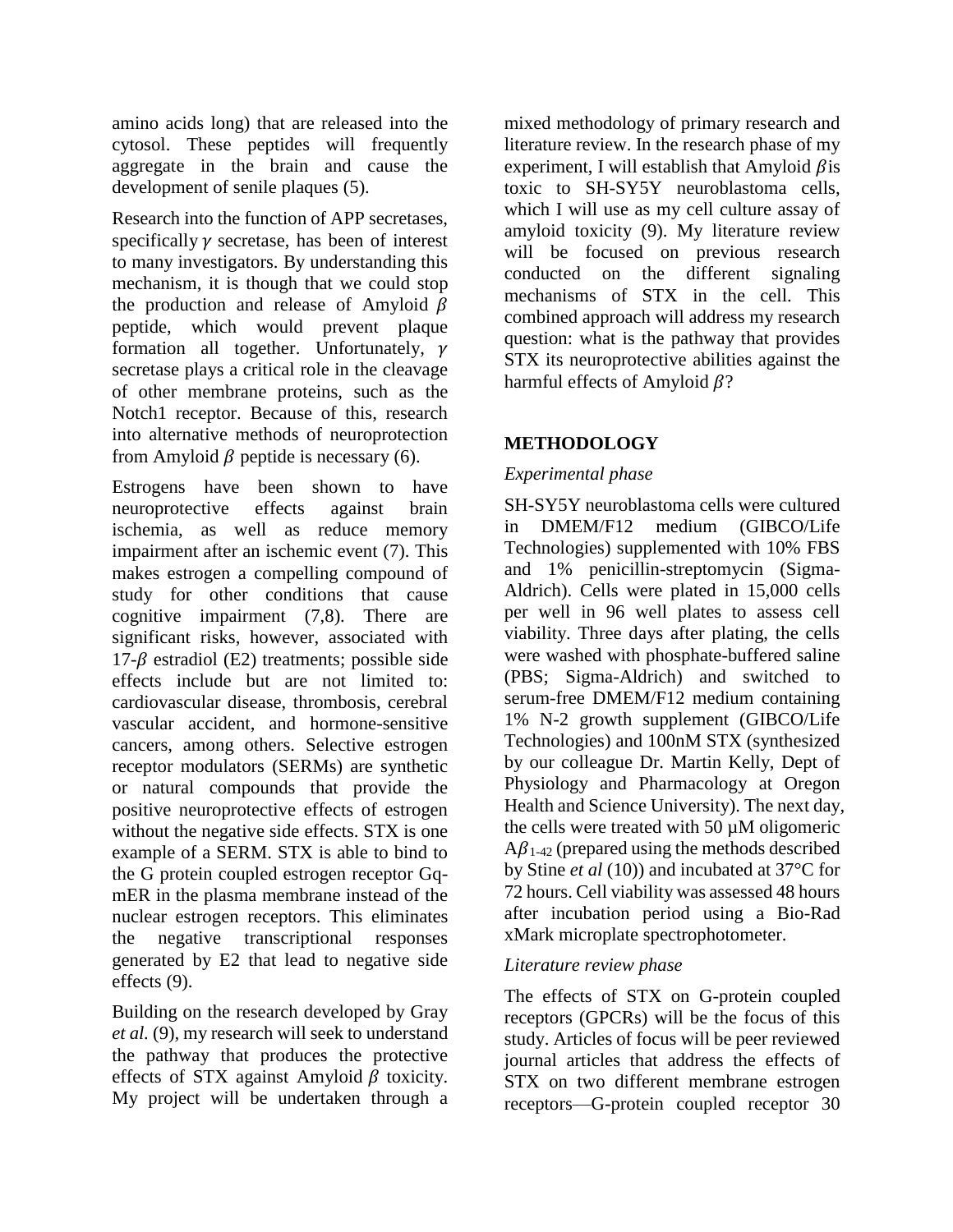(GPR30) and Gq-coupled membrane estrogen receptor (Gq-mER)—specifically with regards to the intracellular signaling cascades that are engaged, following their activation.

#### **RESULTS AND DISCUSSION**

#### *Experimental phase*

In this experiment, Amyloid  $\beta$  toxicity was evaluated after SH-SY5Y cells were treated with  $A\beta_{1-42}$  and allowed to incubate for 72 hours. When cells treated with  $A\beta_{1-42}$  were compared to cells treated with DMSO, cell viability was found to be significantly decreased (Figure 1). From these results, it was determined that 50  $\mu$ M oligomeric A $\beta$ <sub>1</sub>. <sup>42</sup> was found to be a sufficient concentration to reduce cell viability.

To evaluate the protective effects of STX, cells were pre-treated with STX and then treated with  $A\beta_{1-42}$ . STX concentration was titrated to determine if there was a correlation between STX concentration and cellular rescue. When compared to cells treated with DMSO, there was no consistently observed statistically significant difference in cell viability between SH-SY5Y cells treated with  $A\beta_{1-42}$  and STX and those without STX (Figure 2). During one trial, a statistically significant difference was observed between cells treated with  $A\beta_{1-42}$  without STX and those with STX, however, these results have not been able to be reproduced. This observation suggests that there may be confounding sources of error that might be impeding the experimental process.

Possible explanations for the variation in the experimental results could be the preparation of A  $\beta$  1-42 itself. The incubation period suggested for  $A\beta_{1-42}$  is 4-7 days. During this time,  $A\beta_{1-42}$  oligomerizes into a clear film, which will be resuspended in solution. However, because the film is clear, there is no good indication that the A  $\beta$  1-42 has oligomerized or can bind to cells. It is also possible that the time window for aging is insufficient.  $A\beta_{1-42}$  has been allowed to age for 4 days, but it is possible that increasing the time allotted for oligomerization would increase the concentration of  $A \beta_{1-42}$  that actually forms.

It is also possible that the difference between cellular concentration of each well has an allosteric effect on cellular viability. It is possible that the cellular network produced between larger concentrations of cells is better able to resist the toxic effects of  $A\beta_{1-42}$ . Decreasing the concentration of cells per well could potentially decrease the risk of a cellular network forming a resistance to  $A\beta_{1}$ . <sup>42</sup>, but this is not a change that can be made in living organisms, and therefore might decrease the effectiveness of this model.

We have not yet seen conclusive data that STX can reproducibly rescue SH-SY5Y cells from  $A\beta_{1-42}$ , however, we will continue to make changes to the experimental methodology to account for discrepancies in results gathered between trials.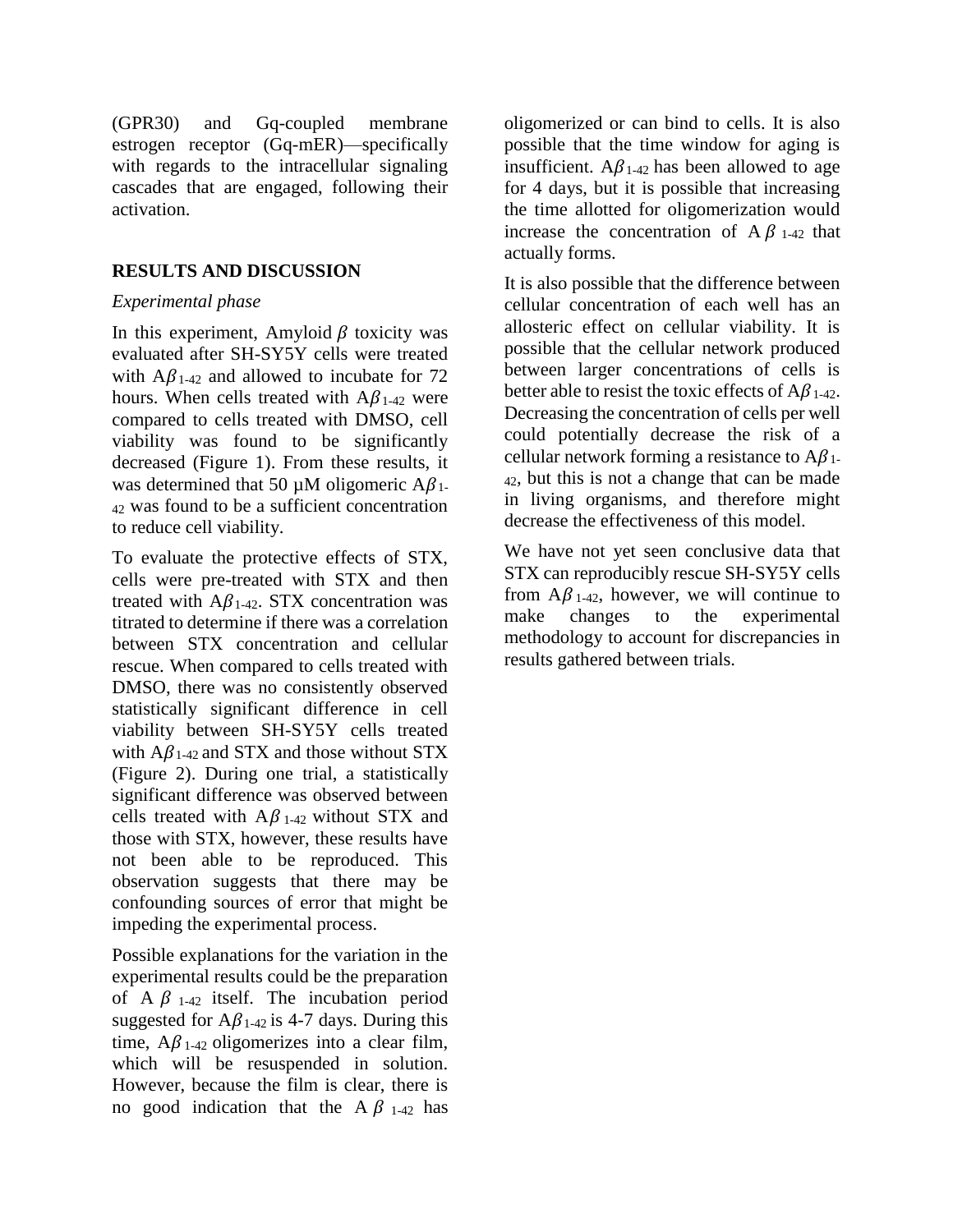

**Figure 1.** When cell viability after  $A\beta_{1-42}$ exposure was compared to cells exposed to 2.5% DMSO, cell viability decreased by a statistically significant amount ( $p=0.05$ ). Fig1A shows a relationship between the concentration of  $A\beta_{1-42}$ and cell viability, while Fig1B shows that there was not demonstrate this correlation. Fig1C showed that  $0.5$ uM  $A\beta_{1-42}$  was sufficient to decrease cell viability a statistically significant amount. Y -axis of each graph has been scaled to be proportional to the cell viability of cells exposed to 0.5% DMSO.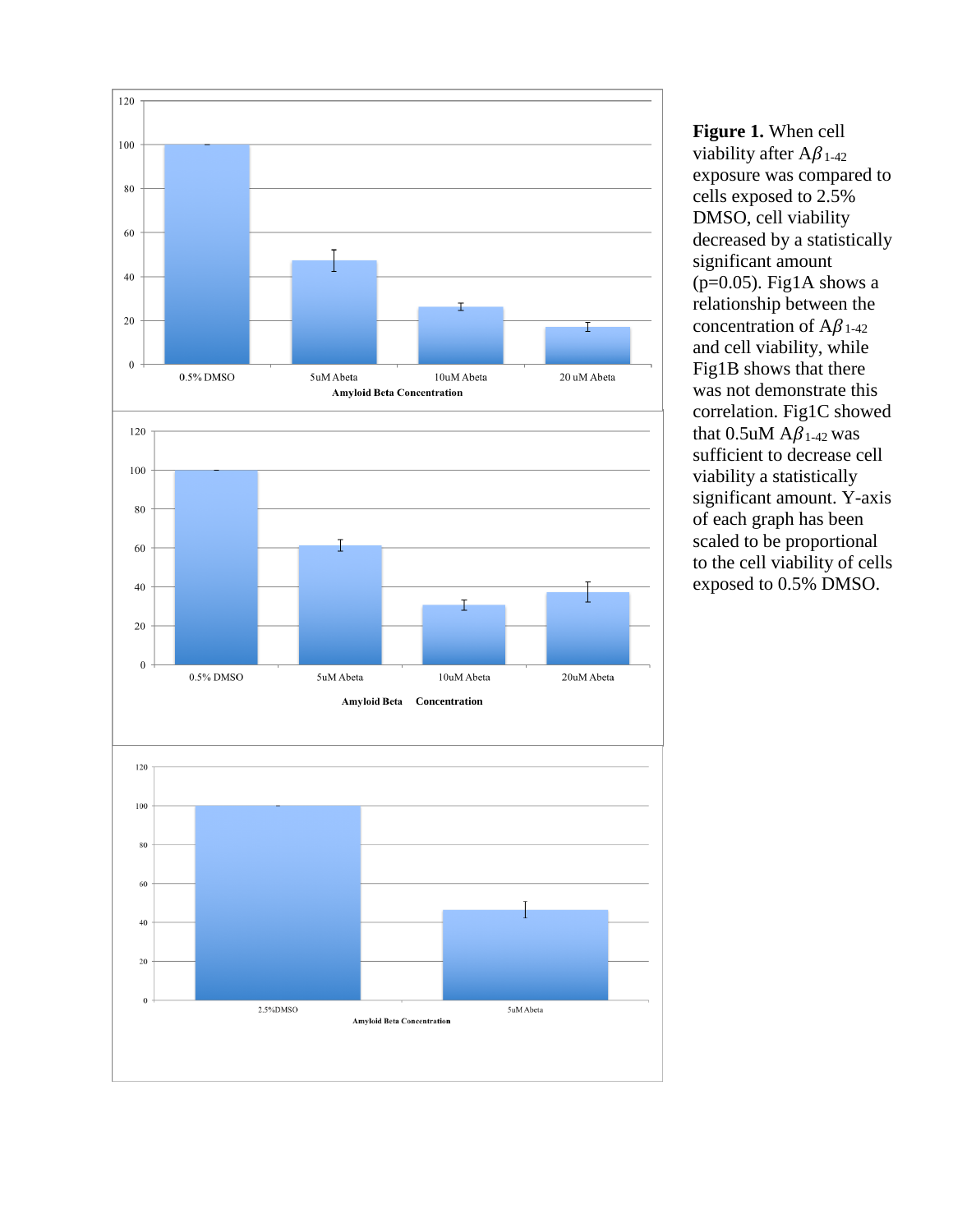





**Figure 2.** When cell viability of STX pretreated cells after  $A\beta_{1-42}$  exposure was compared to cells exposed to 2.5% DMSO, there was no consistently significant difference between cells treated with STX and those without. Fig2A shows the results of an experiment performed in December 2018. No statistically significant difference was seen. Fig2B shows the results of an experiment performed in January 2019. A statistically significant difference was seen between cells treated with STX and those without  $(p=0.05)$ . Fig2C shows the results of an experiment performed in April 2019. No statistically significant difference was seen.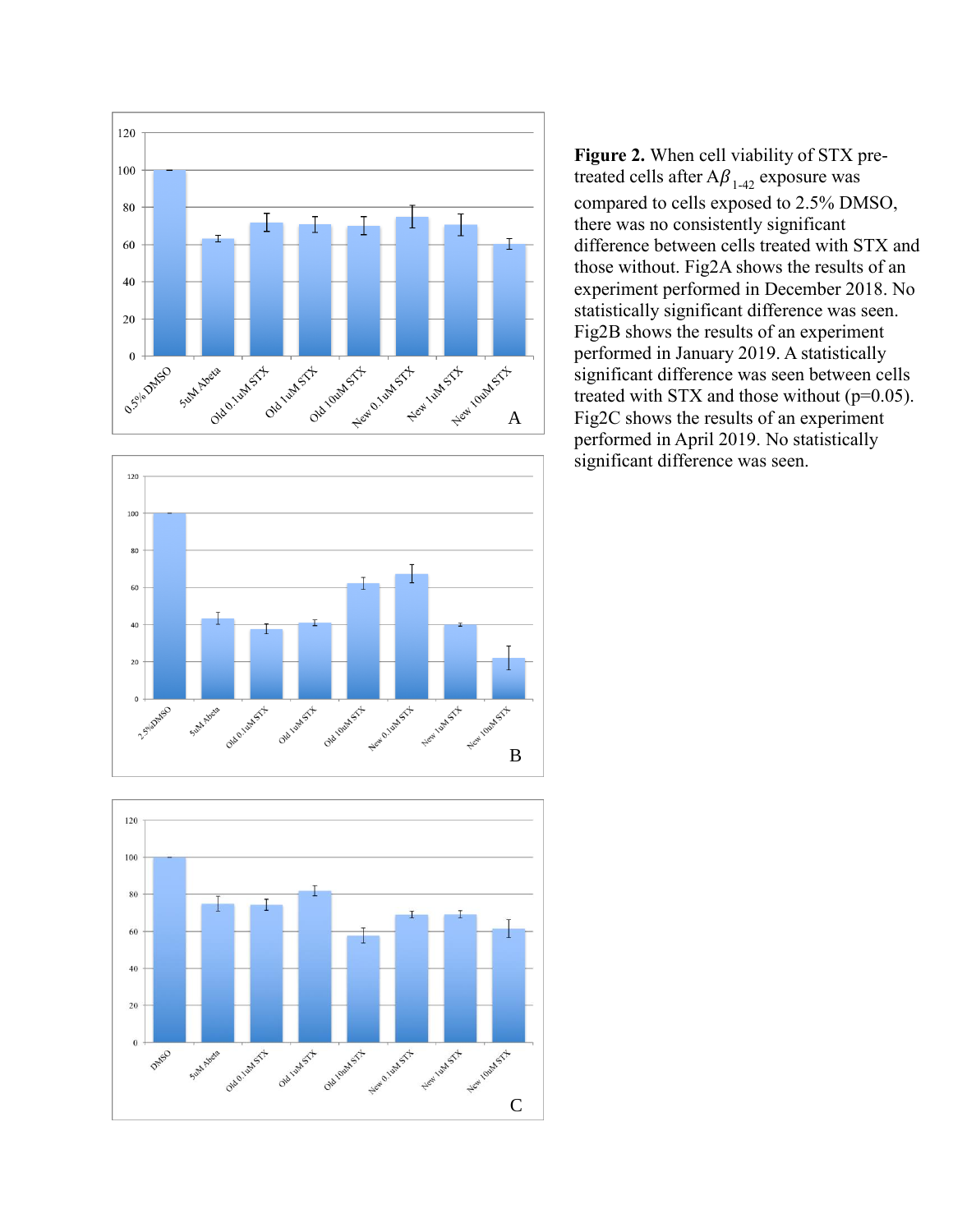#### *Literature review*

Understanding the pathways involved in the neuroprotective effects of selective estrogen receptor modulators is extremely complex. Several pathways have been identified as likely candidates for neuroprotection, and they are not mutually exclusive. E2 is a useful reference compound, as it has very similar effects to SERMs in the body. Initiation of signaling pathways in hypothalamic arcuate neurons begins when E2 binds to the GqmER and activates  $Ga_{q}$ , a G-protein subunit.  $G \alpha_q$  dissociates from the membrane and activates phospholipase C (PLC) and initiates the hydrolysis of phosphatidylinositol 4,5 bisphosphate  $(PIP_2)$ . PLC then hydrolyzes PIP<sup>2</sup> into diacylglycerol (DAG) and inositol 1,4,5-triphosphate (IP3). DAG actives protein kinase C (PKC), which activates adenylate cyclase VII, which increases cAMP production and stimulates protein kinase A (PKA). PKA phosphorylation uncouples the inhibitory GABA<sub>B</sub> and  $\mu$ -opioid receptor from activation of G-protein coupled, inward rectifying  $K^+$  (GIRK) channels. Activation of PKA also phosphorylates cAMP-responsive element binding protein and control gene expression through the CREB response element. IP<sub>3</sub> activates  $Ca^{2+}$  release from the endoplasmic reticulum that can activate calcium-dependent signaling. E2 also has been found to bind to the nuclear receptors and activate estrogen response elementdependent transcription (11, 12).

This latter finding highlights the important difference between E2 and SERMs: SERMs do not bind to nuclear receptors. This has been demonstrated in multiple studies. Indeed, it has been shown that the relative binding affinity of SERMs was reduced by about 1 million-fold when compared to E2. In addition to this, STX has been shown to activate the  $G\alpha_{q}$  signaling pathway in mice that lack either  $ER\alpha$ ,  $ER\beta$ , or both nuclear receptors (11, 12). This suggests that there might be other differences between the

behavior of STX and E2 within the cell, including their neuroprotective pathways.

Compelling evidence has shown that STX binds to the Gq-mER rather than GPR30 (13, 14). When STX was introduced into neurons that had the GPR30 genes silenced through an siRNA treatment, the molecule was still fully efficacious (8, 15). This suggests that GPR30 was not essential for the function of STX within the cell. Similar experiments, which block the release of  $G\alpha$  from  $Gq$ -mER have been performed after cells were treated with E2  $(13)$  and showed that blocking the release of the G-subunit is sufficient to block the effects of E2 in the cell. Reproduction of this experiment with STX would be the first step to understanding the method of action of STX in the cell.

Inhibition of mitogen activated protein kinase/extracellular signal-regulated kinase (MAPK/ERK) pathways as well as phosphatidylionsitol 3-kinase (PI3K) pathways were shown to block the ability of STX to activate the steroidogenic factor 1 (SF-1) in endometrial cells (15). Inhibition of ERK was also found to block the effects of STX *in vivo* (16). STX was found to attenuate the GABA<sub>B</sub> response in cells, and the inhibition of  $GABA_B$  by estrogen was found to be required for the activation of PKA intracellularly. In addition to this, PKC  $\delta$  inhibitor was found to block the function of GABA<sub>B</sub> in cells treated with E2. PLC was not found to be an essential inhibitor of GABA<sub>B</sub>, but it does not rule out its possible significance in the STX pathway  $(13)$ .

It is possible that each of these pathways, MAPK/ERK, PI3K, PKA, PLC, or PKC $\delta$ play a role in the effect of STX within the cell. As each of these pathways are non-genomic, they are the most likely candidates. It is also possible that this list is incomplete and that we do not have enough information about intracellular kinase pathways to yet answer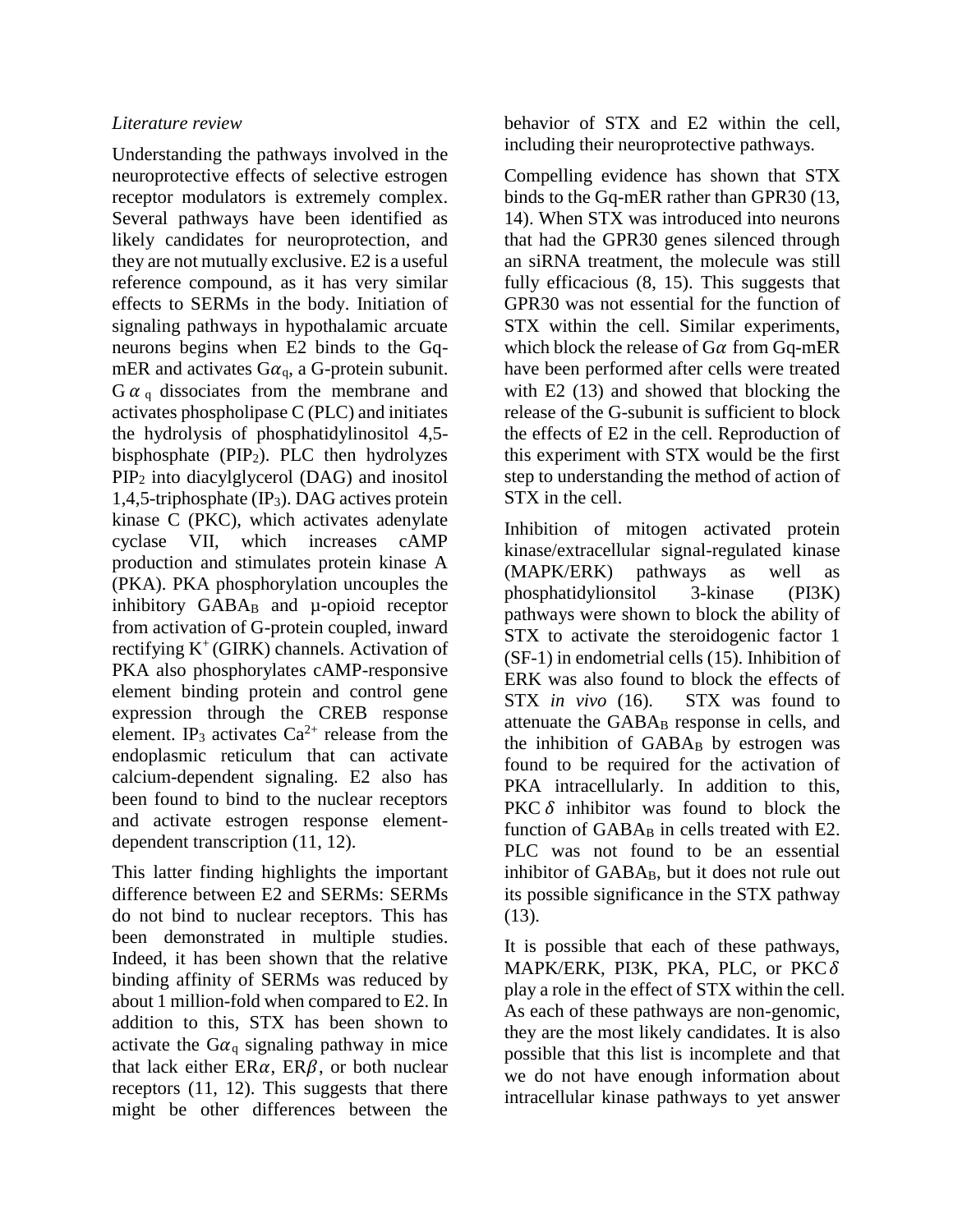this question. The next stage of research will be to treat neuroblastoma cells with  $A\beta$ , STX, and each of these inhibitors and measure the cellular rescue response. Combinations of these inhibitors would also be interesting, to explore if more than one of these pathways is involved in the response initiation of STX. This is likely, given that this is the case for E2.

Understanding this mechanism of cellular rescue will allow us to design more effective treatments for Amyloid  $\beta$  toxicity and ischemic events. Wider applications to this research include but are not limited to: Alzheimer's disease, Parkinson's disease, stroke, and other cerebral vascular accidents.

#### **CITATIONS**

- **1.** Sauer, A. (December 23, 2013). History of Alzheimer's: Major Milestones. Retrieved from [https://www.alzheimers.net/history](https://www.alzheimers.net/history-of-alzheimers/)[of-alzheimers/.](https://www.alzheimers.net/history-of-alzheimers/)
- **2.** Alzheimer's Disease Fact Sheet (n.d). Retrieved from https://www.nia.nih.gov/health/alzheimer s-disease-fact-sheet.
- **3.** Hardy, J.A.; Higgins, G.A. (1992). Alzheimer's disease: the amyloid cascade hypothesis. *Science, 256*, 184-185. DOI: 10.1126/science.1566067
- **4.** Nalivaeva, N. & Turner, A.J. (2013). The amyloid precursor protein: A biochemical enigma in brain development, function and disease. *Federation of European Biochemical Societies, 587*, 2046-2054. DOI: http://dx.doi.org/10.1016/j.febslet.2013.05 .010
- **5.** Wilquet, V. & Strooper, B.D. (2004). Amyloid-beta precursor protein processing in neurodegeneration. *Current Opinion in Neurobiology*, *14*, 582-588. doi:10.1016/j.conb.2004.08.001
- **6.** Vetrivel, K.S. & Thinakaran, G. (2006). Amyloidogenic processing of  $\beta$ -amyloid precursor protein in intracellular compartments. *Neurology, 66*(Suppl 1), S69-S73. DOI: https://doi.org/10.1212/01.wnl.000019210 7.17175.39
- **7.** Inagaki T. & Etgen, A.M. (2013). Neuroprotective action of acute estrogens: Animal models of brain ischemia and clinical implications. *Steroids, 78*, 597-606. DOI: Httm://dx.doi.org/10.1016/j.steroids.2012. 12.015
- **8.** Lebesgue, D., Traub, M., De Butte-Smith, M., Chen, C., Zukin, R.S., Kelly, M.J., & Etgen, A.M. (2010). Acute Administration of Non-Classical Estrogen Receptor Agonist Attenuates Ischemia-Induced Hippocampal Neuron Loss in Middle-Aged Female Rats. *PLoS ONE, 5*(1), e8642, 1-8. https://doi.org/10.1371/journal.pone.0008 642
- **9.** Gray, N.E., Zweig, J.A., Kawamoto, C., Quinn, J.F., Copenhaver, P.F. (2016). STX, a Novel Membrane Estrogen Receptor Ligand, Protects Against Amyloid-  $\beta$ Toxicity. *Journal of Alzheimer's Disease*, *51*, 391-403. DOI: 10.3233/JAD-150756.
- **10.** Stine, W. B., Jr., Dahlgren, K. N., Krafft, G. A., LaDu, M. J. (2003). In Vitro Characterization of Conditions for Amyloid-Peptide Oligomerization and Fibrillogenesis. *The Journal of Biological Chemistry,*